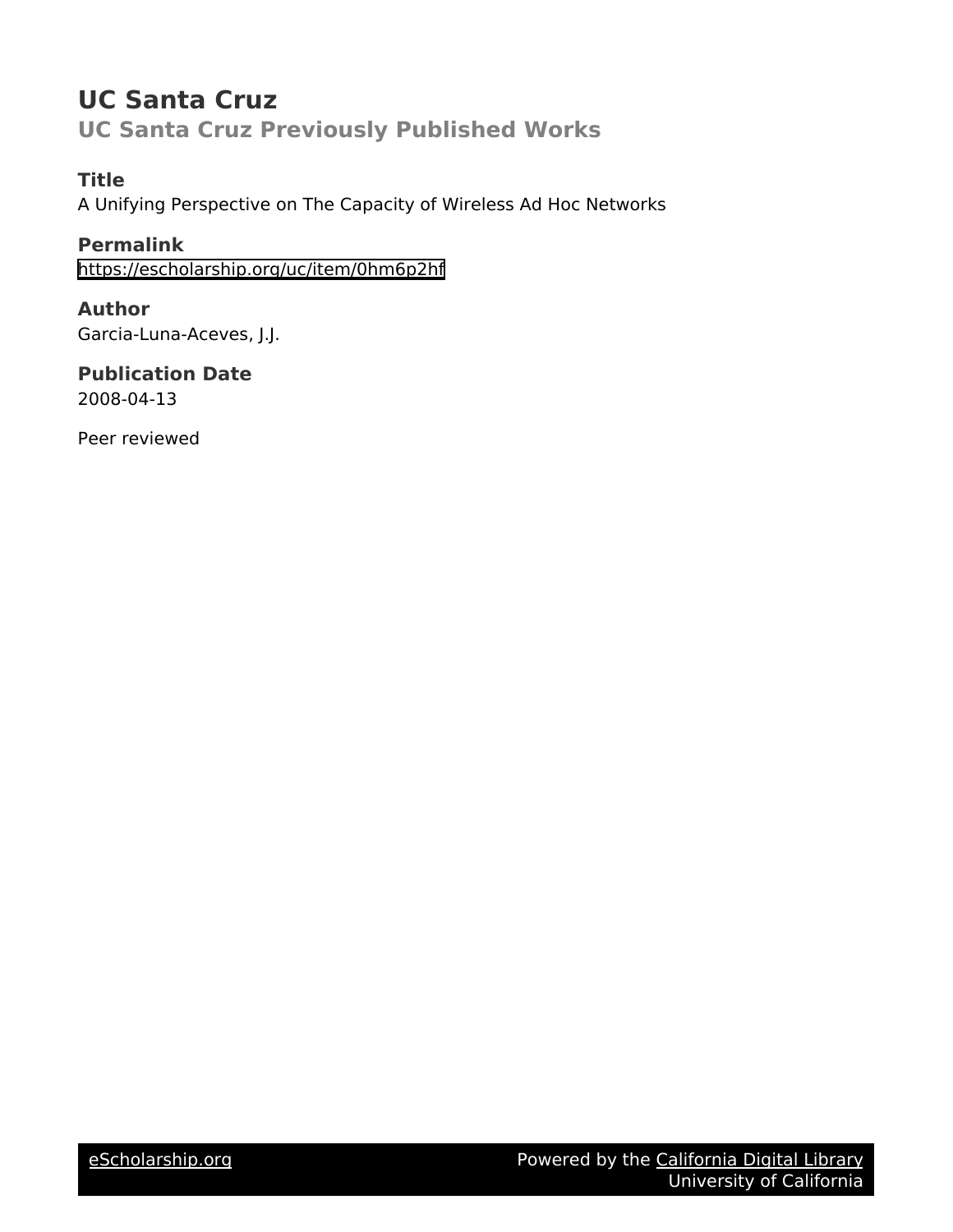# A Unifying Perspective on the Capacity of Wireless Ad Hoc Networks

Zheng Wang*†*, Hamid R. Sadjadpour*†*, J.J. Garcia-Luna-Aceves*‡* Department of Electrical Engineering*†* and Computer Engineering*‡* University of California, Santa Cruz, 1156 High Street, Santa Cruz, CA 95064, USA ‡ Palo Alto Research Center (PARC), 3333 Coyote Hill Road, Palo Alto, CA 94304, USA Email:{wzgold, hamid, jj}@soe.ucsc.edu

*Abstract***—We present the first unified modeling framework for the computation of the throughput capacity of random wireless ad hoc networks in which information is disseminated by means of unicast routing, multicast routing, broadcasting, or different forms of anycasting. We introduce** (*n, m, k*)**-casting as a generalization of all forms of one-to-one, one-to-many and many-to-many information dissemination in wireless networks. In this context,** *n***,** *m,* **and** *k* **denote the total number of nodes in the network, the number of destinations for each communication group, and the actual number of communication-group members that receive information (i.e.,**  $k \leq m$ ), respectively.

**We compute upper and lower bounds for the** (*n, m, k*) **cast throughput capacity in random wireless networks. When**  $m = k = \Theta(1)$ , the resulting capacity equals the well-known **capacity result for multi-pair unicasting by Gupta and Kumar.** We demonstrate that  $\Theta(1/\sqrt{mn\log n})$  bits per second constitutes<br>a tight hound for the canacity of multicasting (i.e.,  $m = k < n$ ) **a tight bound for the capacity of multicasting (i.e.,**  $m = k < n$ ) when  $m \leq \Theta(n/(\log n))$ . We show that the multicast capacity of **a wireless network equals its capacity for multi-pair unicasting when the number of destinations per multicast source is not a function of** *n***. We also show that the multicast capacity of a random wireless ad hoc network is**  $\Theta(1/n)$ , which is the **broadcast capacity of the network, when**  $m \ge \Theta(n/\log n)$ . **Furthermore, we show that**  $\Theta(\sqrt{m}/(k\sqrt{n \log n}))$ ,  $\Theta(1/(k \log n))$ <br>and  $\Theta(1/n)$  hits ner second constitutes a tight hound for the **and** Θ(1*/n*) **bits per second constitutes a tight bound for the throughput capacity of multicasting (i.e.,**  $k < m < n$ ) when  $\Theta(1) \leq m \leq \Theta(n/\log n), k \leq \Theta(n/\log n) \leq m \leq n$  and  $\Theta(n/\log n) \leq k \leq m \leq n$  respectively.

#### I. INTRODUCTION

The seminal work by Gupta and Kumar [1] on the capacity of wireless networks  $1$  has sparked a growing amount of interest in the understanding of the fundamental capacity limits of wireless ad hoc networks. The prior work that we summarize in Section II falls into three main areas. The first research area has focused on extending the results by Gupta and Kumar (e.g., [2], [3]). The second area consists of developing and analyzing schemes capable of increasing the capacity of wireless networks for unicast applications (e.g., [4]–[9]). The third area of research has addressed the fact that Gupta and Kumar's results apply only to wireless networks subject to multi-pair unicasts, and includes a number of studies on the capacity of ad hoc networks subject to broadcasting (e.g.,  $[10]$ – $[12]$ ) and multicasting (e.g.,  $[13]$ –  $[15]$ ).

<sup>1</sup>In this paper, capacity is used to denote throughput capacity as was originally used by Gupta and Kumar [1]. We use the two terms interchangeably.

The work presented in this paper is motivated by the fact that, to date, there has been no unified treatment on the capacity of wireless networks subject to different types of forwarding disciplines. The main contribution of this paper consists of presenting the first unified modeling framework for the computation of the throughput capacity of random wireless ad hoc networks in which information is disseminated by means of unicast routing, multicast routing, broadcasting, or different forms of any casting. We define  $(n, m, k)$ -casting as a generalization of all forms of one-to-one, one-to-many and many-to-many information dissemination in wireless networks. In the context of  $(n, m, k)$ -casting, n, m, and k denote the number of nodes in the network, the number of destinations for each communication group, and the actual number of communication-group members that receive information (i.e.,  $k \leq m$ ), respectively. Section III describes the network model and necessary concepts for the development of our framework.

Section IV presents the capacity of  $(n, m, m)$ -casting, which corresponds to broadcasting or multicasting, and should be familiar to the reader. We compute the upper and lower bounds for the capacity of  $(n, m, m)$ -casting, and show that<sup>2</sup>: bounds for the capacity of  $(n, m, m)$ -casting, and show that .<br>
(a)  $\Theta\left(1/(\sqrt{mn \log n})\right)$  bits per second is a tight bound<br>
for the capacity of multicasting (i.e.,  $m - k < n$ ) when for the capacity of multicasting (i.e.,  $m = k < n$ ) when  $m \leq \Theta(n/(\log n))$ ; (b) the multicast capacity of a wireless network equals its capacity for multi-pair unicasting when the number of destinations for each multicast source is not a function of  $n$ ; and (c) and the multicast capacity of a random wireless ad hoc network is  $(\Theta(1/n))$ , which is the broadcast capacity of the network, when  $m \geq \Theta(n/(\log n)).$ 

Section V addresses the capacity of  $(n, m, k)$ -casting. We show that  $\Theta\left(\frac{\sqrt{m}}{k\sqrt{n\log n}}\right), \Theta\left(\frac{1}{k\log n}\right)$ ), and  $\Theta\left(\frac{1}{n}\right)$  are the tight bounds for the three capacity regions of  $(n, m, k)$ casting, respectively. This result generalizes prior results on the throughput capacity of ad hoc networks for unicasting, multicasting and broadcasting. When  $m = k = \Theta(1)$ , the resulting capacity equals the well-known capacity result for multi-pair unicasting by Gupta and Kumar. For  $k = 1$ , this constitutes the first capacity result for anycasting. Furthermore, this is the first result for the capacity of "manycasting"  $(1 < k < m)$  in wireless ad hoc networks, where k out of  $m$  members of a communication group receive information

<sup>&</sup>lt;sup>2</sup>Θ,  $Ω$  and *O* are the standard order bounds.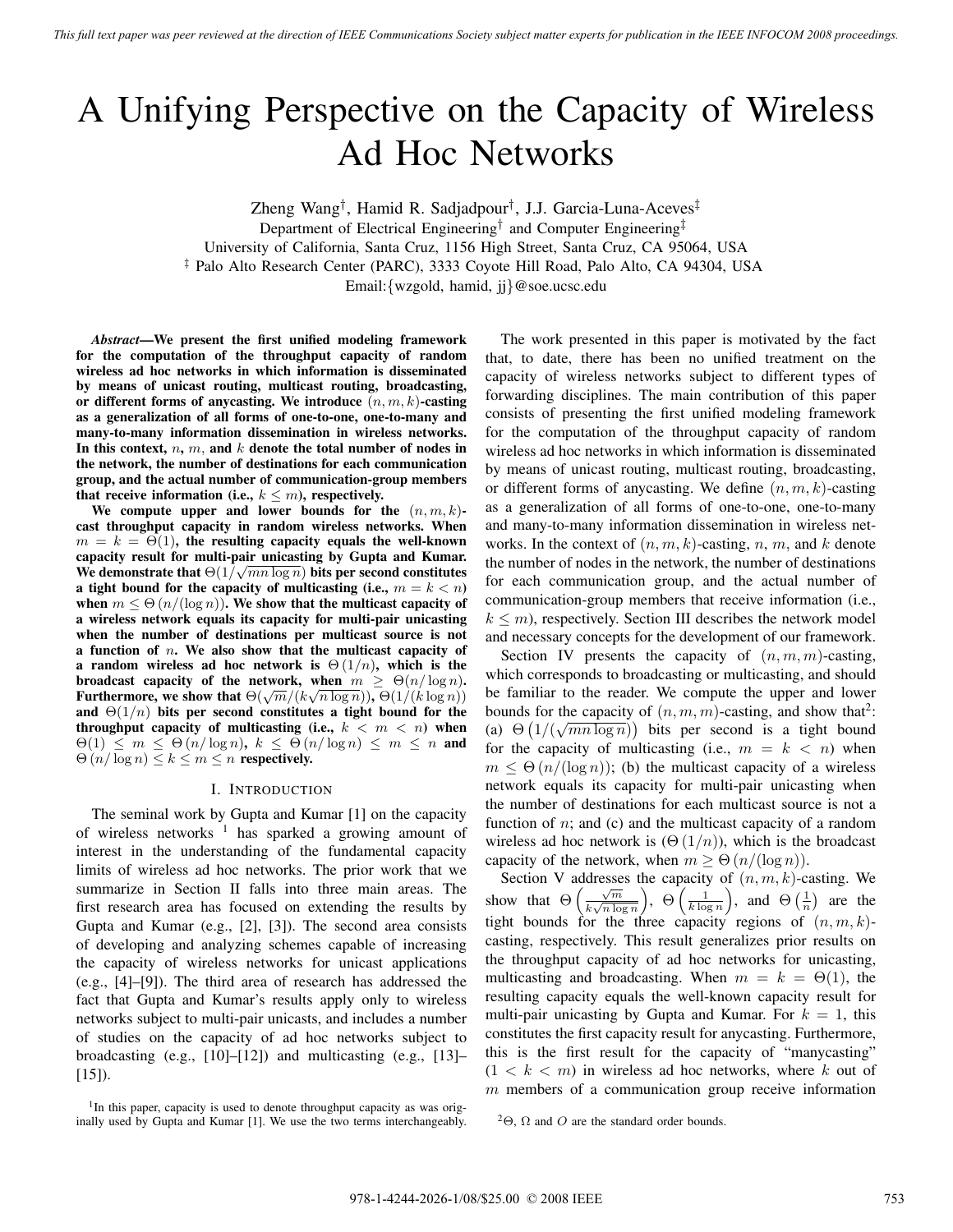from a source.

Section VI discusses several possible implications of our new model. We show that the capacity of wireless ad hoc networks for any type of information dissemination can be derived with our unified approach using the  $(n, m, k)$ -cast formulation. Our results on the  $(n, m, k)$ -cast capacity of a random wireless network subsume the results from prior work on the capacity of unicasting, multicasting, and broadcasting in random wireless ad hoc networks. Furthermore, our modeling framework opens up new areas of research related to anycasting (routing to or from any one of the nodes in a communication group) "manycasting" (routing to or from a subset of the nodes in a communication group), and the effect of route control signaling on the scaling properties of wireless networks.

#### II. RELATED WORK

Many contributions have been made on the capacity of wireless networks subject to unicasting, and due to space limitations we can mention only a few of them. A number of papers have extended the results by Gupta and Kumar. Gupta and Kumar's original work [1] showed a gap between the upper and lower bounds on capacity under the physical model. Franceschetti et al. [2] closed this gap using percolation theory, and Zhang et al. extended this work to networks with unrestricted bandwidth [3].

Several techniques have been developed aimed at improving the capacity of wireless networks. It has also been shown that changing physical layer assumptions such as using multiple channels [6] or MIMO cooperation [7] can change the capacity of wireless networks. Recently, Ozgur et al. [7] proposed a hierarchical cooperation technique based on virtual MIMO to achieve linear per source-destination capacity. Cooperation can be extended to the simultaneous transmission and reception at the various nodes in the network, which can result in significant improvement in capacity [8]. El Gamal et al. [16] characterized the fundamental throughput-delay tradeoff for both static and mobile networks. We have shown [9] that using multi-packet reception (MPR) at the receivers can increase the order capacity of wireless networks.

Considerable prior work has focused on the capacity of broadcasting and multicasting in wireless networks. Tavli [10] was first to show that  $\Theta(n^{-1})$  is a bound on the per-node<br>broadcast canacity of arbitrary networks. Zheng [11] derived broadcast capacity of arbitrary networks. Zheng [11] derived the broadcast capacity of power-constrained networks, together with another quantity called "information diffusion rate." The work by Keshavarz et al. [12] is perhaps the most general case of computing broadcast capacity for any number of sources in the network. Our work in this paper was inspired by some of the contributions in this work.

To the best of our knowledge, there are only three prior contributions on the multicast capacity of wireless networks [14], [14], [15]. Jacquet and Rodolakis [14] proved that the scaling of multicast capacity is decreased by a factor of  $O(\sqrt{n})$  com-<br>pared to the unicast capacity result by Gunta and Kumar [1] pared to the unicast capacity result by Gupta and Kumar [1]. The work by Shakkottai et al [14] is an extension of the work by Gupta and Kumar when there are  $n^{\epsilon}$  multicast sources and  $n^{1-\epsilon}$  destinations per flow for some  $\epsilon > 0$ . The results from this work are limited in scope, because of its constraints on the number of sources and destinations. Li et al. [15] compute the capacity of wireless ad hoc networks for unicast, multicast, and broadcast applications. While these results are equivalent to the capacity results we present for  $(n, m, m)$ -casting, it is worth noting that our work was done concurrent with and independent of the work in [15], our derivation of the capacity of  $(n, m, m)$ -casting is different than this work, and the results in this paper are more general.

#### III. NETWORK MODEL AND PRELIMINARIES

We assume a random wireless network with  $n$  nodes distributed uniformly in the network area. Our analysis is based on *dense networks*, where the area of the network is a square of unit value. Hence, in our model, as  $n$  goes to infinity, the density of the network also goes to infinity. Our capacity analysis is based on the protocol model for dense networks introduced by Gupta and Kumar [1].

*Definition 3.1: The Protocol Model:* All nodes use a common transmission range  $r(n)$  for all their communication. The network area is assumed to be a unit square area. Node  $X_i$  can successfully transmit to node  $X_j$  if for any node  $X_k, k \neq i$ , that transmits at the same time as  $X_i$  it is true that  $|X_i - X_j| \le r(n)$  and  $|X_k - X_j| \ge (1 + \Delta)r(n)$ .

The data rate for each transmitter-receiver pair is W bits/second, which is a constant value and does not depend on  $n$ . Given that  $W$  does not change the order capacity of the network, we normalize its value to 1.

*Definition 3.2: Connectivity criterium in dense networks [1]:* The transmission range  $r(n)$  in random dense networks satisfies  $r(n) \geq \Theta\left(\sqrt{\log n/n}\right)$ .

*Definition 3.3: Feasible Throughput capacity of* (n, m, k) *casting:* In a wireless ad hoc network of  $n$  nodes in which each source node transmits its packets to  $k$  out of  $m$  destinations, a throughput of  $\lambda_{m,k}(n)$  bits per second for each node is feasible if there is a spatial and temporal scheme for scheduling transmissions, such that by operating the network in a multi-hop fashion and buffering at intermediate nodes when awaiting transmission, every node can send  $\lambda_{m,k}(n)$  bits per second on average to its  $k$  out of its  $m$  chosen destination nodes. That is, there is a  $T < \infty$  such that in every time interval  $[(i - 1)T, iT]$  every node can send  $T\lambda_{m,k}(n)$  bits to its corresponding destination node.

*Definition 3.4: Order of throughput capacity:*  $C_{m,k}(n)$  is said to be of order  $\Theta(f(n))$  bits per second if there exist deterministic positive constants  $c$  and  $c'$  such that

$$
\begin{cases}\n\lim_{n \to \infty} \text{Prob}(C_{m,k}(n) = cf(n) \text{ is feasible}) = 1 \\
\lim_{n \to \infty} \text{Prob}(C_{m,k}(n) = c' f(n) \text{ is feasible}) < 1.\n\end{cases}
$$
\n(1)

*Definition 3.5: Euclidean Minimum Spanning Tree (EMST):* Consider a connected undirected graph  $G = (V, E)$ , where  $V$  and  $E$  are sets of vertices and edges in the graph  $G$ , respectively. The EMST of  $G$  is a spanning tree of  $G$  with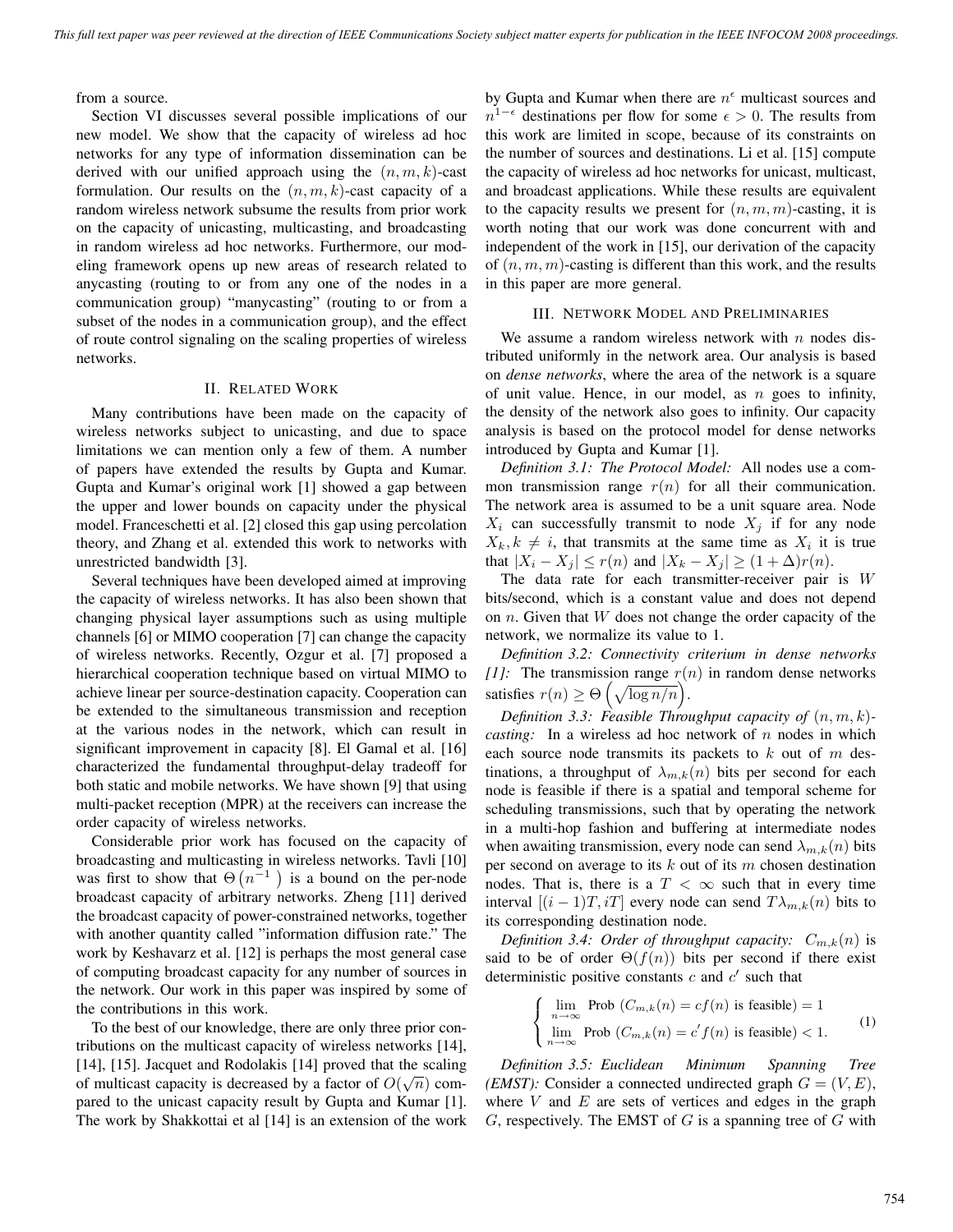the total minimum Euclidean distance between connected vertices of this tree.

*Definition 3.6: Independent Set*  $(IS(r(n)))$ : An  $IS(r(n))$  of a graph  $G$  is a set of vertices in  $G$  such that the distance between any two elements of this set is greater than  $r(n)$ .

*Definition 3.7: Maximum Independent Set* (*MIS*(r(n)))*:* The MIS $(r(n))$  of G is an IS $(r(n))$  such that, by adding any vertex from  $G$  to this set, there is at least one edge shorter than or equal to  $r(n)$ .

We note that  $MIS(r(n))$  is a unique and largest independent set for a given graph. Finding such a set in a general graph G is called the MIS problem and is an NP-hard problem [17].

*Definition 3.8: Minimum Connected Dominating Set*  $(MCDS(r(n)))$ : A dominating set  $(DS(r(n)))$  of a graph  $G$  is defined as a set of nodes such that every node in the network either belongs to this set or it is within a range of  $r(n)$  of one of the elements of  $DS(r(n))$ . A Connected Dominating Set  $(CDS(r(n)))$  is a dominating set such that the subgraph induced by its nodes is connected. A Minimum Connected Dominating Set  $(MCDS(r(n)))$  is a CDS of G with the minimum number of nodes.

*Definition 3.9:*  $(n, m, k)$ -cast tree: An  $(n, m, k)$ -cast tree is a minimum set of nodes that connect a source node of an  $(n, m, k)$ -cast with all its intended m receivers, in order for the source to send information to  $k$  of those receivers.

An  $(n, m, k)$ -cast tree is a function of transmission range  $r(n)$ . Therefore, the optimum m-cast tree that has the minimum Euclidean distance is a function of  $r(n)$ . For this reason, changing the transmission range will change the optimum mcast tree.

For simplicity, we also denote by m-cast tree an  $(n, m, m)$ cast tree (i.e., when  $m = k$ ).

*Definition 3.10: Minimum Euclidean* (n, m, k)*-cast Tree*  $(MEMKT(r(n)))$ : The MEMKT( $r(n)$ ) of an  $(n, m, k)$ -cast is an  $(n, m, k)$ -cast tree in which the k destinations that receive information from the source among the  $m$  receivers of the  $(n, m, k)$ -cast have the minimum total Euclidean distance. When  $k = m$ , we denote by minimum Euclidean m-cast tree (MEMT $(r(n))$ ) an  $(n, m, m)$ -cast tree with a total minimum Euclidean distance.

In the rest of this paper,  $||T||$  denotes the total Euclidean distance of a tree T, and  $\#T$  is used to denote the total number of vertices (nodes) in a tree  $T$ , then  $\#T$  denotes the total average number of vertices (nodes) in a tree T.

To compute the  $(n, m, k)$ -cast capacity, we will use the total Euclidean distance of MEMT and its relationship with EMST. Steele [18] determined a tight bound for  $\parallel$ EMST $\parallel$  for large values of  $n$ , which we re-state in the following lemma.

*Lemma 3.11:* Let  $f(x)$  denote the node probability distribution function of the network area. Then, for large values of *n* and  $d > 1$ , the ||EMST|| is tight bounded as

$$
\overline{\|\text{EMST}\|} = \Theta\left(c(d)n^{\frac{d-1}{d}} \int_{R^d} f(x)^{\frac{d-1}{d}} dx\right), \quad (2)
$$

where d is the dimension of the network. Note that both  $c(d)$ and the integral are constants and not functions of  $n$ . When  $d = 2$ , then  $\overline{\text{||EMST||}} = \Theta(\sqrt{n}).$ 

#### IV. THE CAPACITY OF  $(n, m, m)$ -CASTING

In this section, we compute the capacity of  $(n, m, k)$ casting when  $k$  is set to  $m$ , which corresponds to the case of multicasting, and also applies to broadcasting when  $m = n$ .

#### *A. Upper Bound*

Lemma 3.11 computes the average total Euclidean distance for EMST. To compute the upper bound for  $(n, m, m)$ -casting, we first demonstrate the relationship between  $\#MEMT(r(n))$ and  $||$ EMST $||$ .

*Theorem 4.1:* The average number of nodes in an  $(n, m, m)$ -cast tree with transmission range  $r(n)$  has the following lower bound:

$$
\overline{\text{HMENT}(r(n))} \geq \begin{cases} \Theta\left(\sqrt{m} (r^{-1}(n))\right), m \leq \Theta\left(r^{-2}(n)\right) \\ \Theta\left(r^{-2}(n)\right), m \geq \Theta\left(r^{-2}(n)\right) \end{cases}
$$
\n(3)

*Proof:* From Eq. (2) and assuming that a network has  $m+$ 1 nodes, then |EMST|| is equal to  $\Theta(\sqrt{m})$ . If the transmission range is arbitrarily large, then all the adjacent nodes in the  $(n, m, m)$ -cast tree are connected in one hop. In this case, #MEMT( $r(n)$ ) is equal to  $\Theta(m_b)$  where  $m_b$  is the threshold that makes this set a  $CDS(r(n))$ . Now, if the transmission range is not large enough to connect any two adjacent nodes in the  $(n, m, m)$ -cast tree in one hop, then there are some nodes from the  $n$  nodes in the network that will be used to create a connected  $(n, m, m)$ -cast tree. In this case, clearly  $\|\text{MEMT}(r(n))\|$  is greater than  $\Theta(\sqrt{m})$ , which is derived by connecting all the nodes directly to each other in an  $(n, m, m)$ cast tree (see Fig. 1). Under this condition,  $\#MEMT(r(n))$  is at least  $\Theta\left(\sqrt{m}/r(n)\right)$ .

Now the question is what threshold value exists for  $m$ between these two limits. This threshold is derived by computing the number of destinations in an  $(n, m, m)$ -cast,  $m_b$ , such that the two limits are equal, i.e.,  $\Theta\left(\frac{\sqrt{m_b}}{r(n)}\right)$  $r(n)$  $\Big) = \Theta(m_b).$ This equality is true for  $m_b = \Theta\left(\frac{1}{r^2(n)}\right)$  . This result implies that, when  $m \leq m_b$  or  $m \geq m_b$ , the lower bound of  $\overline{\#\text{MEMT}(r(n))}$  is  $\Theta\left(\sqrt{\frac{m}{r(n)}}\right)$  $r(n)$ or  $\Theta\left(\frac{1}{r^2(n)}\right)$  , respectively. Theorem 4.1 implies that, when  $m \geq m_b$ , the source and

all the destinations in the  $(n, m, m)$ -cast tree are connected without any need to use extra nodes outside of the multicast group. We will use Theorem 4.1 subsequently to prove the upper bound of the  $(n, m, m)$ -cast throughput capacity.

*Lemma 4.2:* The per-node capacity of  $(n, m, m)$ -casting is upper bounded by  $O\left(\frac{1}{n} \times \frac{\text{HMIS}(\Delta r(n))}{\text{HMENT}(r(n))}\right)$ .<br>Proof: MIS( $\Delta r(n)$ ) is the upper bot

*Proof:* MIS( $\Delta r(n)$ ) is the upper bound on the number of simultaneous transmissions in the network. Suppose  $X_i$ (with destination  $X_j$ ) and  $X_k$  are two nodes transmitting simultaneously. From the definition of the protocol model and by utilizing the triangle inequality, we have

$$
|X_k - X_i| \ge |X_i - X_j| - |X_k - X_j| = \Delta r(n). \tag{4}
$$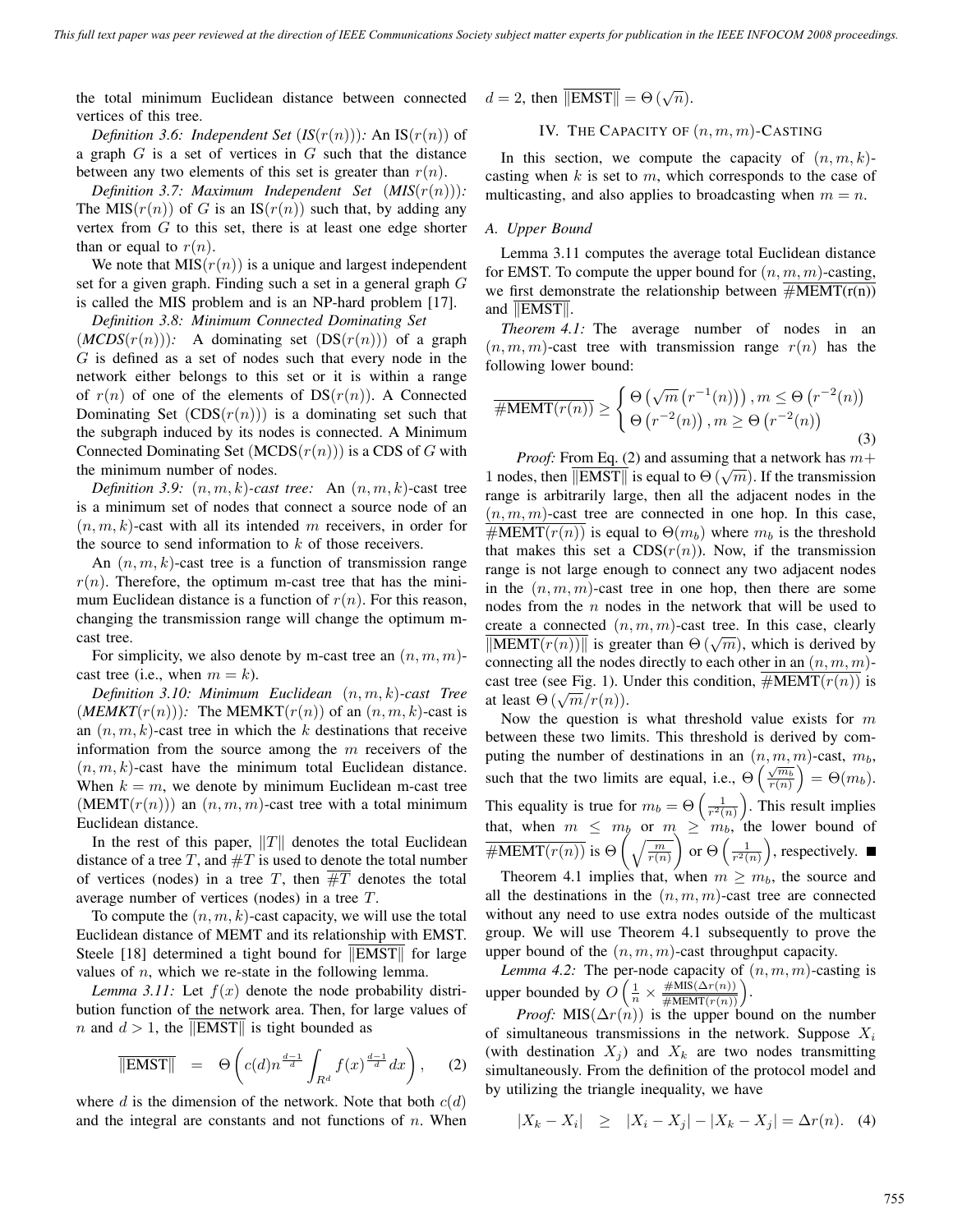

Fig. 1. The direct line between any two adjacent nodes in an (*n, m, m*)-cast tree is always equal or smaller than the total Euclidean distance in the tree through multiple relays.

This result implies that the minimum distance between any two simultaneous transmitters is  $\Delta r(n)$ . Therefore, the maximum number of simultaneous transmissions in a network is upper bounded by  $\#MIS(\Delta r(n)).$ 

We observe that  $\#\text{MEMT}(r(n))$  represents the total number of channel usage required to transmit information from an  $(n, m, m)$ -cast source to all its destinations for a single  $(n, m, m)$ -cast group. By definition, the total  $(n, m, m)$ - $\sum_{i=1}^{n} \lambda_{m,m}^{i}(n)$ . To achieve a  $\lambda_{m,m}^{i}(n)$  throughput for all cast capacity in the network is equal to  $nC_{m,m}(n)$  =  $n$  sources in the network, it is obvious that we require  $nC_{m,m}(n) \times \text{HMENT}(r(n)) \leq \text{HMIS}(\Delta r(n)).$  The upper bound on the per-node upper bound capacity for  $(n, m, m)$ casting can be derived directly from this last inequality, which proves the lemma.

The following lemma states the upper bound of  $\#\text{MIS}(\Delta r(n))$ , which was first proven in [12].

*Lemma 4.3:* The average number of nodes in the maximum independent set  $\#\text{MIS}(\Delta r)$  has the following upper bound:

$$
\#MIS(\Delta r(n)) \le \frac{1}{\pi \Delta^2 r^2(n)/16} = \frac{16}{\pi \Delta^2} \frac{1}{r^2(n)}.
$$
 (5)

*Proof:* From Eq. (4), it is clear that the minimum distance between any two transmitters in a dense network is  $\Delta r(n)$ . This minimum separation distance requires that each transmitter covers an area of at least  $\pi\left(\frac{\Delta r(n)}{2}\right)^2$ . Using this argument, it is shown in [12] that the upper bound of  $\#\text{MIS}(\Delta r(n))$  is given by Eq. (5) given by Eq. (5).

We are now ready to derive an upper bound for  $C_{m,m}(n)$ , which is stated in the following theorem.

*Theorem 4.4:* The per-node upper bound on the throughput capacity of  $(n, m, m)$ -casting is given by

$$
C_{m,m}(n) = \begin{cases} O\left(\frac{1}{nr(n)\sqrt{m}}\right), \Theta(1) \le m \le \Theta\left(r^{-2}(n)\right) \\ O\left(n^{-1}\right), \quad \Theta\left(r^{-2}(n)\right) \le m \le n \end{cases}
$$
(6)

The transmission range  $r(n)$  should satisfy the connectivity criteria in the network, i.e.,  $r(n) \ge \Theta\left(\sqrt{\log n/n}\right)$  which leads to

$$
C_{m,m}(n) = \begin{cases} O\left(\frac{1}{\sqrt{nm\log n}}\right), \Theta(1) \le m \le \Theta\left(\frac{n}{\log n}\right) \\ O\left(n^{-1}\right), & \Theta\left(\frac{n}{\log n}\right) \le m \le n \end{cases}
$$
(7)

*Proof:* The proof is immediate by combining Theorem 4.1 with Lemmas 4.2 and 4.3.

#### *B. Lower Bound*

To derive the achievable lower bound, we use a TDMA scheme for random dense networks similar to the approach used in [12], [19], [20].

We first divide the network area into square cells. Each square cell has an area of  $\frac{r^2(n)}{2}$  which makes the diagonal<br>length of square equal to  $r(n)$  as shown in Fig. 2. Under length of square equal to  $r(n)$  as shown in Fig. 2. Under<br>this condition connectivity inside all cells is quaranteed and this condition, connectivity inside all cells is guaranteed and all nodes inside a cell are within transmission range of each other. We build a cell graph over the cells that are occupied with at least one vertex (node). Two cells are connected if there exist a pair of nodes, one in each cell, that are less than or equal to  $r(n)$  distance apart. Because the whole network is connected when  $r(n) \geq \Theta\left(\sqrt{\log n/n}\right)$ , it follows that the cell graph is connected.

To satisfy the protocol model, we should design cells in groups such that simultaneous transmissions within each group do not violate the protocol model for successful communication. Let L represent the minimum number of cell separations in each group of cells that communicate simultaneously. Utilizing the protocol model,  $L$  satisfies the following condition:

$$
L = \left[1 + \frac{r(n) + (1 + \Delta)r(n)}{r(n)/\sqrt{2}}\right] = \left[1 + \sqrt{2}(2 + \Delta)\right] \quad (8)
$$

If we divide time into  $L^2$  time slots and assign each time slot to a single group of cells, interference is avoided and the protocol model is satisfied. Fig. 2 represents one of these groups with a cross sign inside those cells for  $L = 4$ .

We can derive an achievable capacity for  $(n, m, m)$ -casting taking advantage of this cell arrangement and the following property of the TDMA scheme with L parameter that we have introduced.

*Lemma 4.5:* The capacity reduction caused by the TDMA scheme is a constant factor and does not change the order capacity of the network.

*Proof:* The TDMA scheme introduced above requires cells to be divided into  $L^2$  groups, such that only nodes in each group can transmit simultaneously. Eq. (8) demonstrates that the upper bound of  $L$  is not a function of  $n$  and is only a constant factor. Because the proposed TDMA scheme requires  $L<sup>2</sup>$  channel uses, it follows that this TDMA scheme reduces the capacity by a constant factor.

The following lemma establishes the achievable lower bound for the  $(n, m, m)$ -cast capacity as a function of  $\#MEMTC(r(n))$ , the total number of cells that contains all the nodes in an  $(n, m, m)$ -cast group.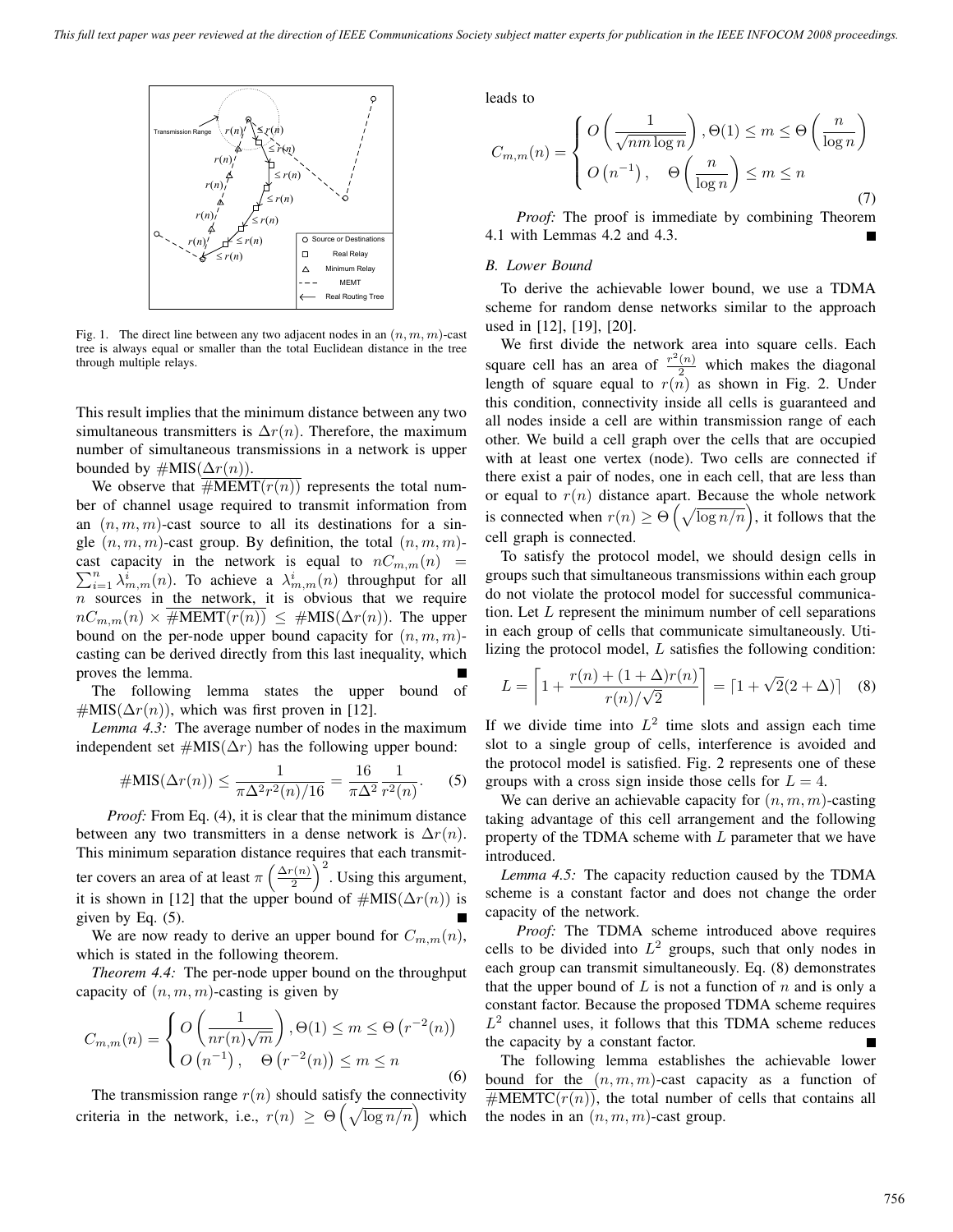

Fig. 2. Cell construction used to derive a lower bound on capacity

*Lemma 4.6:* The achievable lower bound of the  $(n, m, m)$ cast capacity is

$$
C_{m,m}(n) = \Omega\left(\frac{1}{\# \text{MEMTC}(r(n))} \times \frac{1}{nr^2(n)}\right). \tag{9}
$$

*Proof:* There are  $\frac{1}{(r(n)/\sqrt{2})^2}$  cells in the unit square network area. From the definition of  $\overline{\text{HMENTC}(r(n))}$  and the fact that our TDMA scheme does not change the order capacity (Lemma 4.5), it is clear that there are at most  $\#MEMTC(r(n))$  interfering cells for any  $(n, m, m)$ -cast communications. Therefore, at any given time we can have at least  $\Omega(\frac{1}{\# \text{MENTC}(r(n))} \frac{1}{r^2(n)})$  simultaneous communications in the  $\sum_{i=1}^{\infty}$   $\sum_{i=1}^{\infty}$   $\sum_{i=1}^{\infty}$   $\sum_{i=1}^{\infty}$  and  $\sum_{i=1}^{\infty}$  and  $\sum_{i=1}^{\infty}$  is network. Accordingly, the per-node lower bound capacity is given by  $\Omega(\frac{1}{\# \text{MEMTC}(r(n))} \frac{1}{nr^2(n)})$ , which proves the lemma.

Given the above lemma, to express the lower bound of  $C_{m,m}(n)$  as a function of network parameters, we need to compute the upper bound of  $\#MEMTC(r(n))$ , which we do next.

*Lemma 4.7:* The average number of the cells that belongs to an  $(n, m, m)$ -cast tree satisfy the following upper bound.

$$
\overbrace{\text{HMEMTC}(r(n))}^{\text{HMEMTC}} \le \min\left(\Theta\left(\frac{\sqrt{m}}{r(n)}\right), \Theta\left(\frac{1}{r^2(n)}\right)\right) \tag{10}
$$
\n*Proof:* Because the maximum number of cells in this

network is equal to  $\Theta\left(\frac{1}{r^2(n)}\right)$  , it is clear that one upper bound for  $\#MEMTC(r(n))$  is this value. That is,  $\#MEMTC(r(n))$ cannot exceed the total number of cells in the network. On the other hand, the total Euclidean distance of the  $(n, m, m)$ cast tree was shown earlier to be  $\Theta(\sqrt{m})$ . Because  $r(n)$  is the transmission range of the network, the maximum number of cells for this  $(n, m, m)$ -cast tree must be at most  $\Theta\left(\frac{\sqrt{m}}{r(n)}\right)$ ,  $r(n)$ i.e.,  $\overline{\text{HMENTC}(r(n))} \leq \Theta\left(\frac{\sqrt{m}}{r(n)}\right)$  $\frac{r(n)}{n}$  . This upper bound can be achieved only if every two adjacent nodes in the  $(n, m, m)$ cast tree belong to two different cells in the network. However,

in practice, it is possible that some adjacent nodes in the  $(n, m, m)$ -cast tree are located in a single cell. Consequently, this value is the upper bound. The actual upper bound clearly is the minimum of these two extreme values in the network, which is a function of the topology of the network and this proves the lemma.

The achievable lower bound when the transmission range is fixed to its minimum value for connectivity (i.e.,  $r(n)$ )  $\Theta\left(\sqrt{\frac{\log n}{n}}\right)$ ) is given in the following theorem.

*Theorem 4.8:* The achievable lower bound of the  $(n, m, m)$ -cast capacity is

$$
C_{m,m}(n) = \begin{cases} \Omega\left(\frac{1}{nr(n)\sqrt{m}}\right), \Theta(1) \le m \le \Theta\left(r^{-2}(n)\right) \\ \Omega\left(n^{-1}\right), \quad \Theta\left(r^{-2}(n)\right) \le m \le n \end{cases}
$$
\n(11)

When  $r(n) = \Theta\left(\sqrt{\log n/n}\right)$ , we can get

$$
C_{m,m}(n) = \begin{cases} \Omega\left(\frac{1}{\sqrt{n\log n}\sqrt{m}}\right), & \Theta(1) \le m \le \Theta\left(\frac{n}{\log n}\right) \\ \Omega\left(\frac{1}{n}\right), & \Theta\left(\frac{n}{\log n}\right) \le m \le n \end{cases}
$$
\n(12)

*Proof:* Combining Lemmas 4.6 and 4.7, we arrive this theorem

$$
C_{m,m}(n) = \Omega\left(\frac{1}{\# \text{MEMTC}(r(n))} \frac{1}{nr^2(n)}\right)
$$

$$
= \Omega\left(\max\left[\left(\frac{1}{\sqrt{m}nr(n)}\right), (n^{-1})\right]\right) (13)
$$

In order to compute the threshold for  $m$  to achieve either of these capacities, we compute the values of  $m$  that make one of these capacities larger than the other one.

$$
\begin{cases}\n\left(\frac{1}{\sqrt{m}nr(n)}\right) \ge (n^{-1}) & \text{when } m \le \Theta\left(r^{-2}(n)\right) \\
(n^{-1}) \ge \left(\frac{1}{\sqrt{m}nr(n)}\right) & \text{when } m \ge \Theta\left(r^{-2}(n)\right),\n\end{cases}
$$
\n(14)

Combining (14) and (13) proves the theorem. The second equation of this theorem is derived using  $r(n)$  =  $\Theta\left(\sqrt{\log n/n}\right).$ 

From theorems 4.8 and 4.4, we can provide a tight bound for the  $(n, m, m)$ -cast capacity.

*Theorem 4.9:* The  $(n, m, m)$ -cast capacity is tightly bounded as follows

$$
C_{m,m}(n) = \begin{cases} \Theta\left(\frac{1}{nr(n)\sqrt{m}}\right), \Theta(1) \le m \le \Theta\left(r^{-2}(n)\right) \\ \Theta\left(n^{-1}\right), \quad \Theta\left(r^{-2}(n)\right) \le m \le n \end{cases}
$$
\n(15)

When transmission range equals to the minimum one as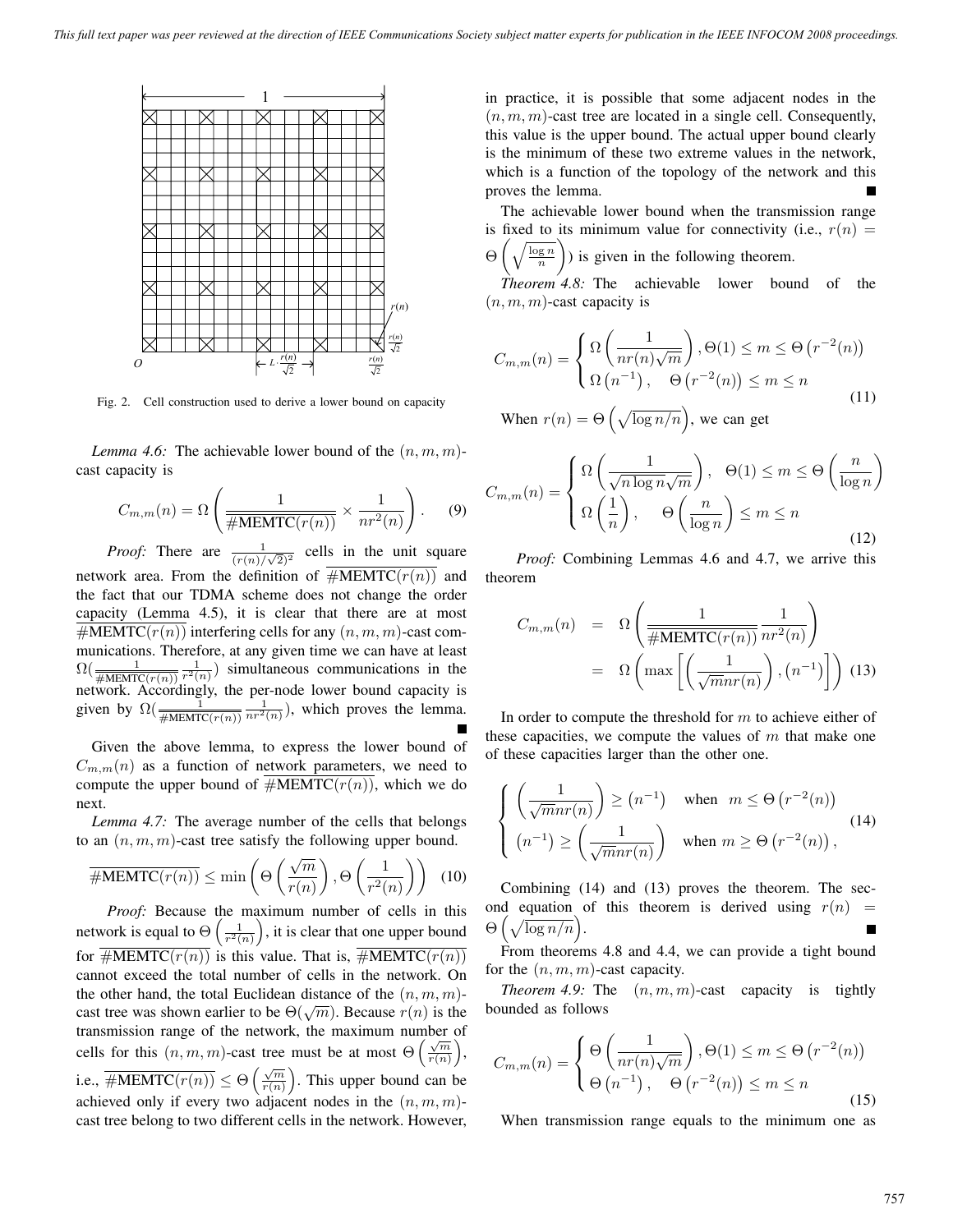$$
\Theta\left(\sqrt{\log n/n}\right), \text{ the tight bound is}
$$
\n
$$
C_{m,m}(n) = \begin{cases} \Theta\left(\frac{1}{\sqrt{n \log n \sqrt{m}}}\right), \Theta(1) \le m \le \Theta\left(\frac{n}{\log n}\right) \\ \Theta\left(\frac{1}{n}\right), \Theta\left(\frac{n}{\log n}\right) \le m \le n. \end{cases}
$$
\n(16)

#### V. THE CAPACITY OF  $(n, m, k)$ -CASTING

This section provides the throughput capacity of  $(n, m, k)$ casting in random wireless networks. The proofs of many theorems and lemmas for the case of  $(n, m, k)$ -cast capacity are much the same as those presented for the  $(n, m, m)$ -cast capacity in the previous section. Accordingly, we only include those proofs that have important differences.

#### *A. Upper Bound*

As we did for the proof of Theorem 4.1, we will first compute the lower bound on the number of nodes in a MEMKT $(r(n))$  tree.

*Theorem 5.1:* The average number of nodes in MEMKT( $r(n)$ ) has the following lower bound as a function of the transmission range  $r(n)$ .

$$
\overline{\#MEMKT(r(n))} \ge \begin{cases} \Theta\left(\frac{k}{\sqrt{m}r(n)}\right), m \le \Theta\left(\frac{1}{r^2(n)}\right) \\ \Theta\left(k\right), m \ge \Theta\left(\frac{1}{r^2(n)}\right) \ge k \\ \Theta\left(\frac{1}{r^2(n)}\right), m \ge k \ge \Theta\left(\frac{1}{r^2(n)}\right) \end{cases}
$$
\n(17)

*Proof:* From Lemma 3.11, if we select only m destinations of  $n$  nodes to construct an EMST, then the total average Euclidean distance of the EMST is at least  $\Theta(\sqrt{m})$ . Given that there are  $m$  destinations for the tree, then the average Euclidean distance between any two nodes for this tree is  $\frac{\sqrt{m}}{m}$ . Because the assignment of source-destinations groups is completely random, we can say that, on average, the total Euclidean distance for k destinations is equal to  $\frac{\sqrt{mk}}{m}$ . Using a similar argument to that used in the proof of Theorem 4.1, we can say that when the transmission range is not a very large value, then the number of nodes in such tree is lower bounded by  $\sqrt{m} \frac{k}{mr(n)}$ . This is the top lower bound in Eq. (17). When<br>the transmission range is very long all the m destinations the transmission range is very long, all the  $m$  destinations in the  $(n, m, k)$ -cast tree are connected and given that we only need the closest  $k$  nodes in the set, then the number of nodes is  $\Theta(k)$ . This is the second lower bound in Eq. (17). Once  $k \geq \Theta\left(\frac{1}{r^2(n)}\right)$ ), then the transmission range is so large that we can use  $\Theta\left(\frac{1}{r^2(n)}\right)$  as the lower bound, which is the last lower bound in  $Eq. (17)$ . In a similar fashion to the proof of Theorem 4.1, the threshold for  $r(n)$  is derived when the first lower bound in Eq. (17) is equal to the number of nodes in broadcast when all the nodes are reachable in one hop, i.e.,  $\overline{\text{HMEMKT}(r(n))} = k$ . Therefore, it is true that Θ  $\sqrt{\frac{m}{m}}k$  $r(n)$  $= \Theta(k)$ , and the solution to this last equality is

 $m_b = \Theta\left(\frac{1}{r^2(n)}\right)$ ). This means that, when  $m \le m_b$  or  $m \ge m_b$ , the lower bound of  $\overline{\#MEMKT(r(n))}$  is  $\Theta\left(\frac{k}{\sqrt{mr(n)}}\right)$  $\big)$  or  $\Theta(k)$ , respectively. This proves the lemma.

Theorem 5.1 implies that, when  $m \ge m_b$ , all of the source and destinations are connected by themselves without any need to additional nodes in the network.

*Lemma 5.2:* The upper bound of the per-node (n, m, k)-cast capacity is  $O\left(\frac{1}{n} \times \frac{\text{HMIS}(\Delta r(n))}{\text{HMIST}(r(n))}\right)$ .<br>*Proof*: The proof is similar to

*Proof:* The proof is similar to the proof of lemma 4.2, with the only difference that we must use  $\#MEMKT(r(n))$ instead of  $\#MEMT(r(n))$ .

*Theorem 5.3:* The upper bound on the per-node  $(n, m, k)$ cast capacity is

$$
C_{m,k}(n) \leq \begin{cases} O\left(\sqrt{m}(nkr(n))^{-1}\right), & \Theta(1) \leq m \leq \Theta\left(r^{-2}(n)\right) \\ O\left(\left(nkr^{2}(n)\right)^{-1}\right), & k \leq \Theta\left(r^{-2}(n)\right) \leq m \leq n \\ O\left(n^{-1}\right), & \Theta\left(r^{-2}(n)\right) \leq k \leq m \leq n \end{cases}
$$
(18)

We omit the proof of this theorem, because it is essentially the same as the proof of Theorem 4.4. The following section describes a design for achieving a lower bound that matches our upper bound.

#### *B. Lower Bound*

We obtain an achievable lower bound following the same approach we presented in Section IV-B.

*Lemma 5.4:* The achievable lower bound of the  $(n, m, k)$ cast capacity is given by

$$
C_{m,k}(n) = \Omega\left(\frac{1}{\# \text{MEMKTC}(r(n))} \times \frac{1}{nr^2(n)}\right), \quad (19)
$$

where  $\overline{\text{HMEMKTC}(r(n))}$  is the mean number of nodes in  $MEMKTC(r(n)).$ 

The proof is essentially the same as for Lemma 4.6, and we omit it for brevity.

*Lemma 5.5:* The average number of cells in MEMKT $(r(n))$  tree, with high probability, is upper bounded as follows:

$$
\frac{d}{\text{HMMKTC}(r(n))} = \begin{cases} O\left(k(\sqrt{m}r(n))^{-1}\right), & m \leq \Theta\left(r^{-2}(n)\right) \\ O\left(k\right), & k \leq \Theta\left(r^{-2}(n)\right) \leq m \leq n \\ O\left(r^{-2}(n)\right), & \Theta\left(r^{-2}(n)\right) \leq k \leq m \end{cases} \tag{20}
$$

The proof of this lemma is very similar to the proof of lemma 4.7 in the previous section, and is therefore omitted.

Combining these results, we can compute the achievable lower bound capacity when the transmission range is set to  $r(n) = \Theta\left(\sqrt{\log n/n}\right).$ <br>The same 5 6. The set

*Theorem* 5.6: The achievable lower bound of the  $(n, m, k)$ cast capacity is

$$
C_{m,k}(n) = \begin{cases} \Omega\left(\sqrt{m}(nkr(n))^{-1}\right), & \Theta(1) \le m \le \Theta\left(r^{-2}(n)\right) \\ \Omega\left(\left(nkr^{2}(n)\right)^{-1}\right), & k \le \Theta\left(r^{-2}(n)\right) \le m \le n \\ \Omega\left(n^{-1}\right), & \Theta\left(r^{-2}(n)\right) \le k \le m \le n \end{cases}
$$
\n(21)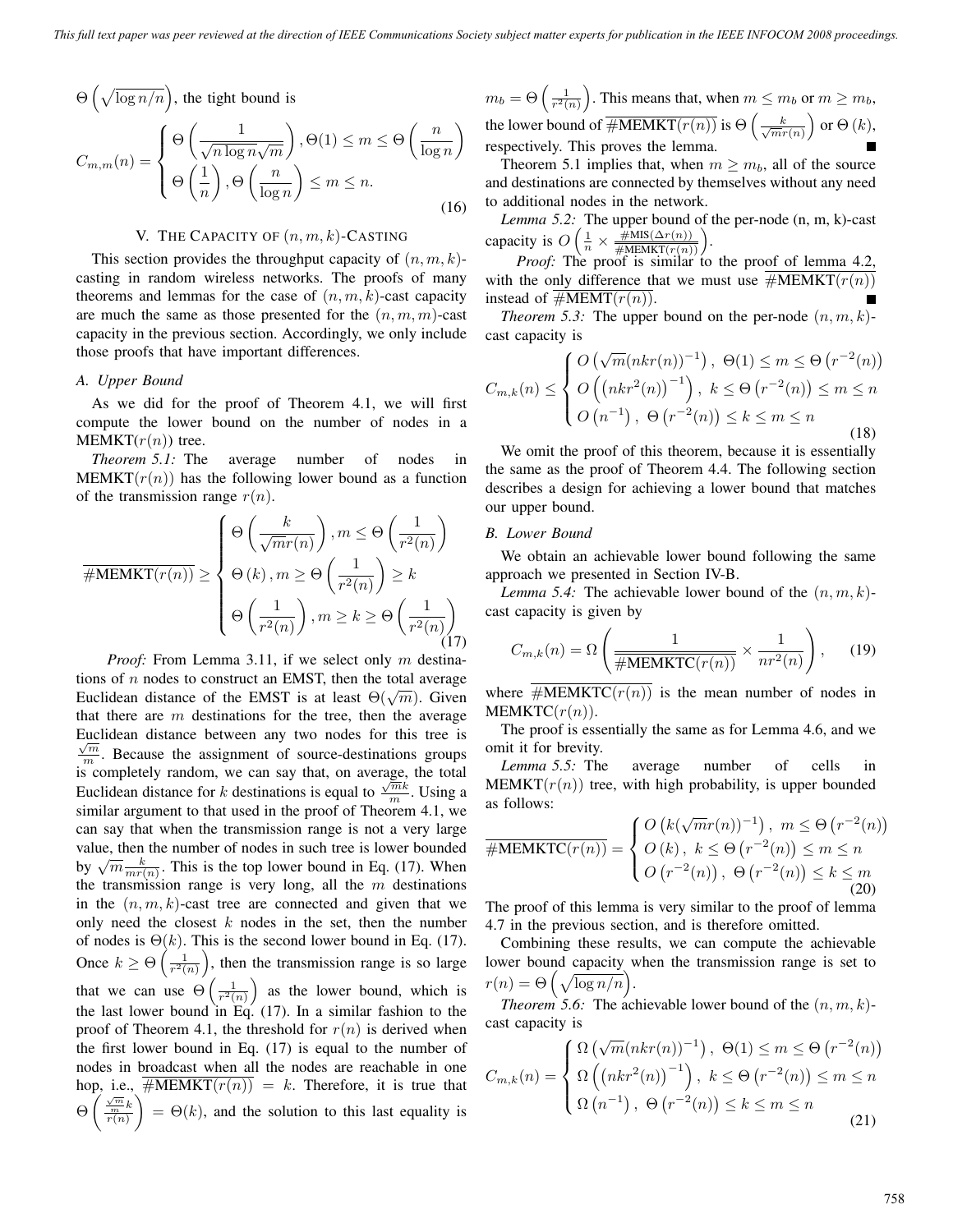*Proof:* From lemmas 5.4 and 5.5, we can complete the proof which is similar as Theorem 4.8.

Combining theorems 5.6 and 5.3, a tight bound for the capacity of  $(n, m, k)$ -cast can be derived.

*Theorem 5.7:* The capacity of  $(n, m, k)$ -cast in a random wireless network is

$$
C_{m,k}(n) = \begin{cases} \Theta\left(\sqrt{m}(nkr(n))^{-1}\right), & \Theta(1) \leq m \leq \Theta\left(r^{-2}(n)\right) \\ \Theta\left(\left(nkr^{2}(n)\right)^{-1}\right), & k \leq \Theta\left(r^{-2}(n)\right) \leq m \leq n \\ \Theta\left(n^{-1}\right), & \Theta\left(r^{-2}(n)\right) \leq k \leq m \leq n \end{cases}
$$
(22)

When  $r(n) = \Theta(\sqrt{\log n/n}),$ 

$$
C_{m,k}(n) = \begin{cases} \Theta\left(\frac{\sqrt{m}}{k\sqrt{n\log n}}\right) & \text{for } \Theta(1) \leq m \leq \Theta\left(\frac{n}{\log n}\right) \\ \Theta\left(\frac{1}{k\log n}\right) & \text{for } k < \Theta\left(\frac{n}{\log n}\right) \leq m \leq n \\ \Theta\left(\frac{1}{n}\right) & \text{for } \Theta\left(\frac{n}{\log n}\right) \leq k < m \leq n \end{cases} \tag{23}
$$

Note that the thresholds for different values for  $m$  and  $k$ provide various capacities for  $(n, m, k)$ -casting.

#### VI. DISCUSSION OF RESULTS AND THEIR IMPLICATIONS

There is much valuable insight to be gained from modeling the capacity of unicasting, multicasting, broadcasting and any casting using the same framework. Our  $(n, m, k)$ -cast framework allows us to analyze the throughput capacity of wireless networks as a function of the number of receivers of a communication group, which can set from 1 up to the number of nodes in the network, as well as a function of the transmission range. Accordingly, the results obtained in all prior work can be derived from our model by selecting the appropriate values for  $r(n)$  and m in the capacity results obtained in Sections IV and V. For example when  $m = 1$ and  $r(n) = \Theta\left(\sqrt{\log n/n}\right)$ , the result by Gupta and Kumar for unicast capacity follows from Eq. (16). In addition, our framework also provides new insight on the capacity of information dissemination techniques that are becoming more prevalent with the availability of in-network storage, namely anycasting, and allows us to reason about the nature that route signaling should be to render more scalable wireless networks. In the following, we first address a number of implications of our results as they relate to the capacity of multicasting and broadcasting, and then address the more general case of the capacity of  $(n, m, k)$ -cast.

#### A.  $C_{m,m}(n)$  *as a Function of Group Size* (*m*)

Fig. 3 shows the throughput capacity of a wireless network obtained from Eq. (16) as a function of the number of destinations of each source node. As the number of destinations per source m is varied from 1 to n, the capacity of  $(n, m, m)$ cast becomes that of unicast, multicast, and broadcast. The figure clearly shows that there are two threshold values for  $m$ (denoted by  $m_u$  and  $m_b$ ) that are critical to the throughput capacity of  $(n, m, m)$ -cast.



Fig. 3. Order throughput capacity as a function of *m*

First, if the number of destinations  $m$  is not a function of  $n$ , then the order of capacity does not change. More explicitly, if m varies from 1 to  $m_u = \Theta(1)$ , then the capacity of the network is  $\Theta\left(\frac{1}{\sqrt{n\log n}}\right)$  , which is the well known results computed originally by Gupta and Kumar for multiple unicasts [1]. This result implies that the order capacity for both unicast and multicast with limited number of destinations is the same! This is very relevant for real networks, where the constituency of any given multicast group is much smaller than the total number of nodes, and is independent of the size of the network. The main reason for this result is the fact that, when the number of destinations is constant, the order of total Euclidean distance of multicast tree does not change. Consequently, the order of channel uses for the multicast tree which is inversely proportional to the network capacity does not change. For this reason, the order capacity is the same  $\Theta\left(\frac{1}{\sqrt{n \log n}}\right)$  for unicast and multicast whose number of destinations is order  $\Theta(1)$ .

The second threshold for the values of m is  $m_b$  =  $\Theta(n/\log n)$ . If  $m > m_b$ , then the capacity of the wireless ad hoc network converges to the broadcast capacity, regardless of the number of destinations in the network, as long as this number is greater than  $m_b$ . This is the lowest capacity that can be attained by the network utilizing multihop communications.

When  $m_u \n\t\leq m \leq m_b$ , then the capacity of the network decreases as the number of destinations per communication group increases (see fig. 3). Note that the decrease in capacity is by a factor of  $\Theta(\sqrt{m})$  instead of  $\Theta(m)$ . The reason behind this behavior of the network capacity is the fact that the destinations in a plane are spread within a total Euclidean distance of  $\Theta(\sqrt{m})$  from the source in the multicast tree. Because we use multihop communication to reach all the destinations, it follows that the number of hops is proportional to this total Euclidean distance  $\Theta(\sqrt{m})$  and therefore, because of channel reuse, the capacity decreases inversely to this value.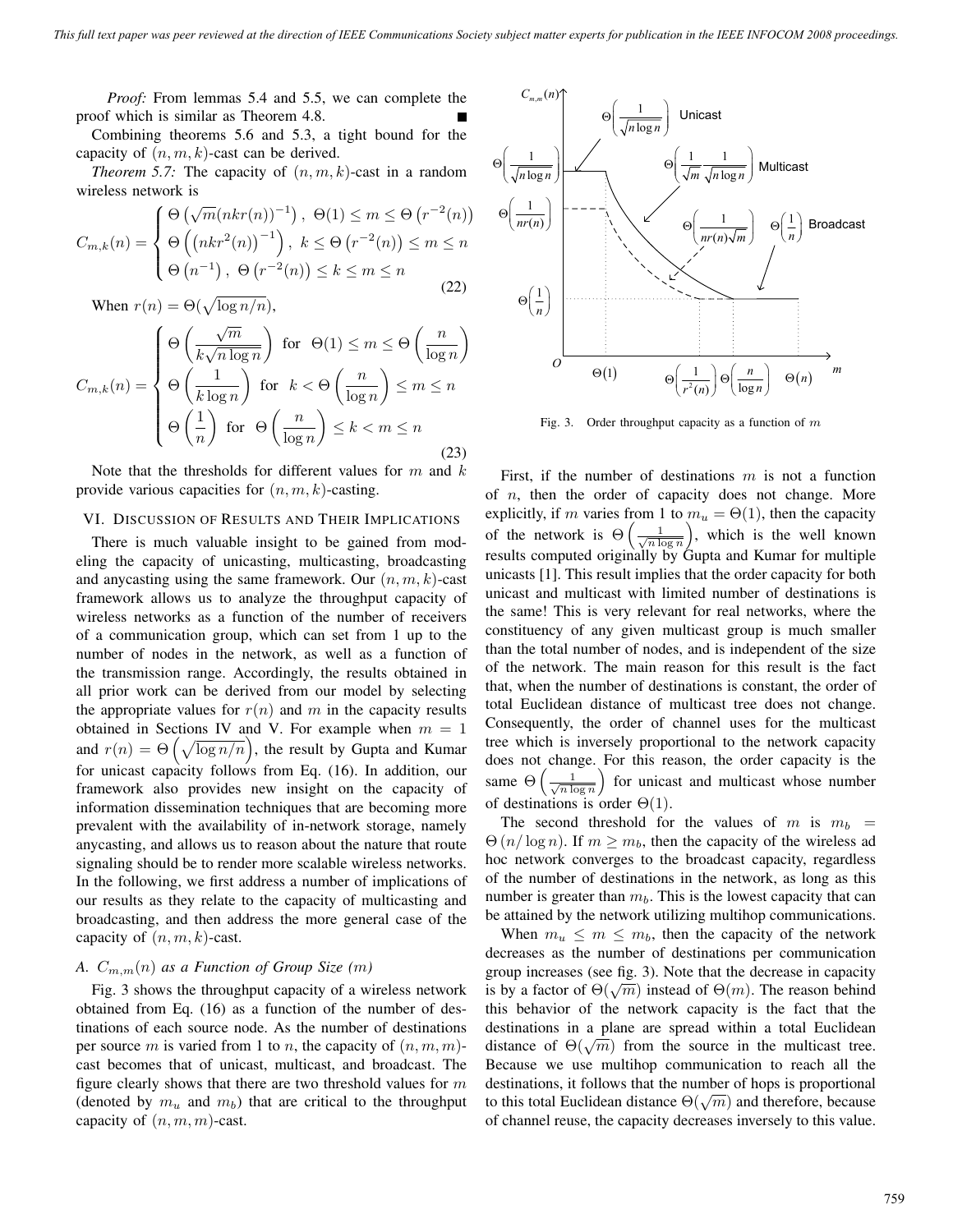#### *B.*  $C_{m,m}(n)$  *as a Function of Transmission Range*  $(r(n))$

Eq. (6) shows that the  $(n, m, m)$ -cast order capacity of wireless ad hoc networks decreases when the transmission range  $r(n)$  increases and receivers cannot decode more than one packet at a time. This is equivalent to the well-known fact that multihop communications is the optimal technique for interference-dominant wireless ad hoc networks.

From Definition 3.2, a minimum transmission range is needed to maintain connectivity. Based on Eq. (6) and the second line of Eq. (11), it follows that increasing transmission range will decrease the capacity. Therefore, the optimum choice for transmission range is the minimum value such that the network remains connected. The reason behind this behavior of the network is the negative effect of interference. By increasing the transmission range in the network, we actually increase the interference to more adjacent nodes and force them to be silent during a communication session. Clearly, the capacity is maximized if we maximize the number of simultaneous transmissions in the network. Ideally, if connectivity for all the nodes were not a concern, then one could reduce the transmission range further than the minimum value. This observation suggests that, if we use power control for those nodes that require longer range for connection, one can potentially obtain higher capacities in the network (e.g., see [21]).

The results we have derived are based on the assumption that nodes try to avoid interference. However, a different emerging viewpoint in wireless ad hoc network is based on *embracing* interference [8], [9]. We have shown [9] that with this new paradigm, which we call many-to-many communication [8], increasing the transmission range actually does not decrease the capacity of wireless ad hoc networks. This approach requires nodes to have more complex receivers in order to be able to decode multiple transmitters simultaneously. Determining  $C_{m,m}(n)$  under many-to-many communication is an open problem.

#### *C.*  $C_{m,k}(n)$  *as a Function of Group Size* (*m*)

Figure 4 shows  $C_{m,k}(n)$  as a function of m. As it was the case for  $C_{m,m}(n)$ , if m varies from 1 to  $m_u = \Theta(1)$ , the capacity of the network does not change and equals  $\frac{1}{2}$  $\left(\frac{1}{\sqrt{n \log n}}\right)$ ). For values of m larger than  $m_u$ , the  $(n, m, k)$ cast order capacity can increase or decrease depending on the value of  $k$ . The smallest order capacity corresponds to the case when  $k = m$ , i.e., multicasting  $(m < n)$  or broadcasting  $(m = n)$ , and the largest order capacity is attained for anycasting  $(k = 1)$ . The shaded area in the figure shows the achievable capacity for manycasting  $(1 < k < m)$  for different values of  $m$  and  $k$ .

We observe that, regardless of the value of  $k$ , the capacity of wireless ad hoc networks becomes constant when  $m \geq \Theta(n/\log n)$  and an increase in the value of m does not change the transport capacity. This result can be understood by the fact that, when the number of destinations reaches  $\Theta(n/\log n)$ , this set becomes the connected dominating set



Fig. 4. Unifying view of throughput capacity

 $(CDS(r(n)))$  of the entire network as long as the transmission range  $r(n)$  is chosen such that the network is a connected network. Equivalently, if a broadcast is made to the entire network, the capacity does not change because all the nodes in the network are either inside this set or within one hop from an element in this set.

We note that the capacity of anycast or manycast is greater than the capacity of unicast if  $k < \Theta(\sqrt{m})$ , even if each node requires to transmit its packets to more than one destination. This result shows that as long as  $k < \Theta(\sqrt{m})$ , the total number of hops required to transmit packet to  $k$  destinations is always, on average, less than sending the packet from the same source to a single randomly selected destination in unicast communications. Equivalently, the total Euclidean distance for a manycast tree is on average less than the Euclidean distance between any randomly selected source and destination in unicast communication. However, this Euclidean distances become the same, on average, when  $k = \Theta(\sqrt{m})$ . As it can be predicted from this figure, the total Euclidean distance in a manycast tree increases as k increase and for  $k > \Theta(\sqrt{m})$ , the capacity of manycast becomes less than unicast because of the total Euclidean distance in the manycast tree.

#### *D. New Implications on Scaling Laws*

An important observation to be made regarding the behavior of  $C_{m,k}(n)$  as a function of m is that, in a real wireless network, data dissemination occurs together with route signaling. The issue is that, in practice, all unicast and multicast routing protocols involve some form of broadcasting (e.g., flooding of link-state updates, propagation of route requests or join requests, or diffusion of distance updates). Hence, the scaling properties of an ad hoc wireless network is really determined by the dominating form of information dissemination, which may occur for control signaling or data. Accordingly, in order for future wireless ad hoc networks to have the best possible scaling properties, it is clear from our results that the